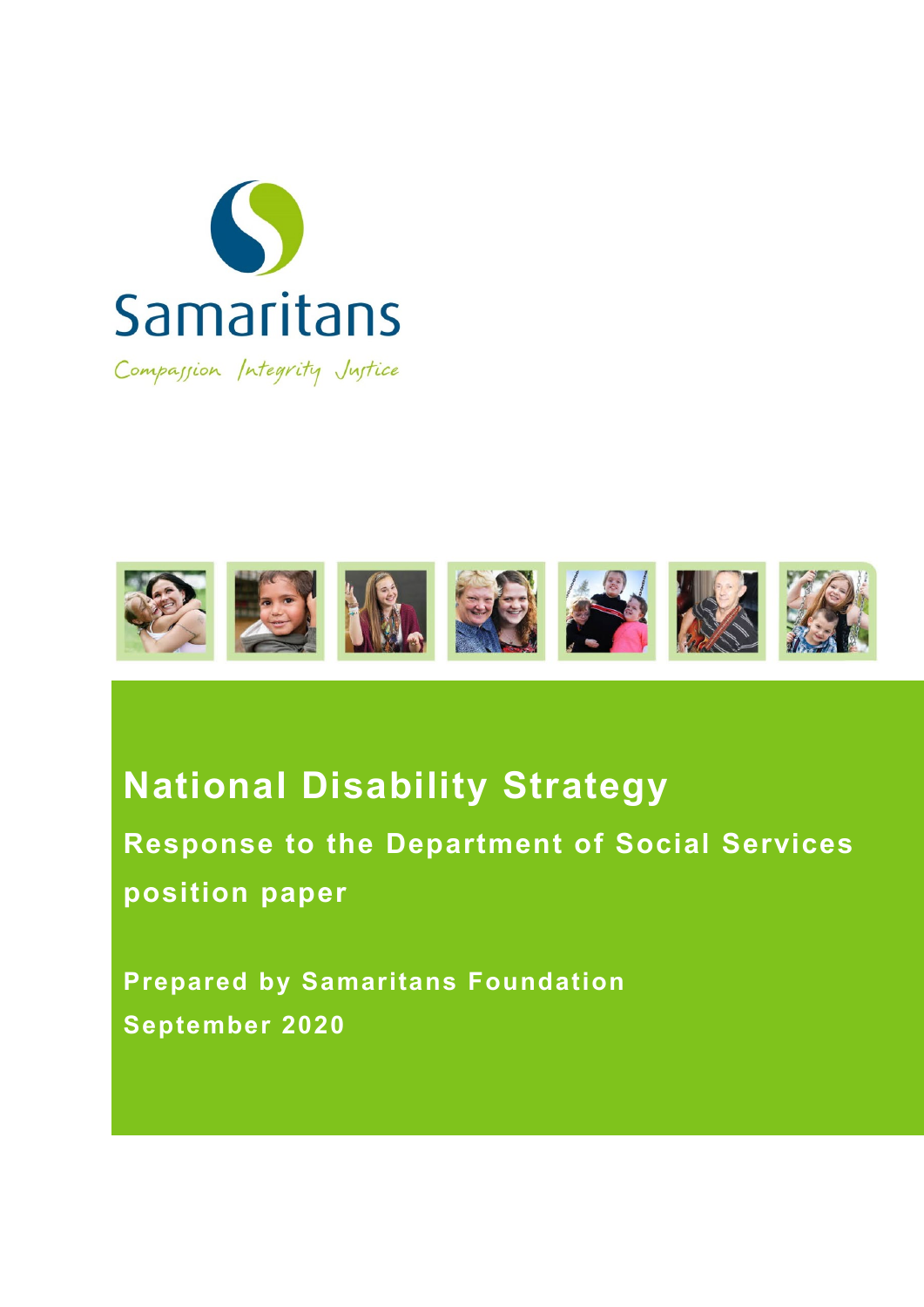

## **National Disability Strategy**

## **Contents**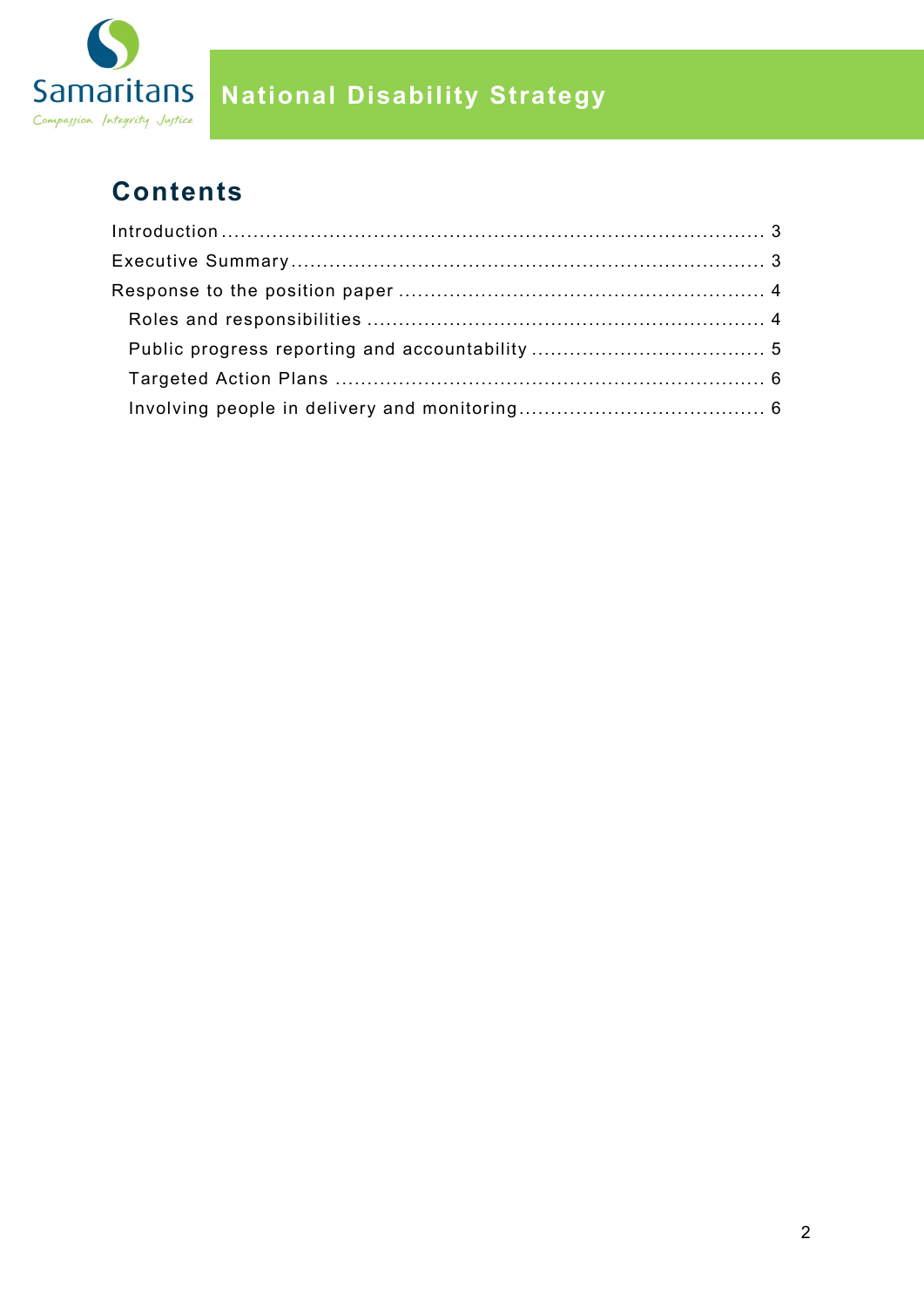

## <span id="page-2-0"></span>**Introduction**

Samaritans is a registered charity operating services across many areas of the social sector. Samaritans provides services to thousands of people each year in areas including disability support, homelessness, emergency relief, child, youth and family services, gambling and financial counselling and mental health, among others. Samaritans is an NDIS registered provider and has been operating disability services for 35 years.

Samaritans believes that the dignity, capability and human rights of all people must be recognised and respected, and our submission is reflective of this ethos. This submission has been prepared in response to the *Department of Social Services National Disability Strategy Position Paper July 2020*.

Samaritans' submission reflects on some of the gaps and issues witnessed from a service provider perspective.

## <span id="page-2-1"></span>**Executive Summary**

The experiences of people with disability have been under the spotlight recently with the commencement of the Royal Commission into Violence, Abuse, Neglect and Exploitation of People with Disability (the Royal Commission) and following the heartbreaking death of Ann Marie Smith. Inquiries and events such as these have brought the pervasiveness of ableism to light for many. However, for people with disability, discrimination in its many forms is a daily experience. We must continue to bring awareness to the community about these issues and start the work of improving community attitudes, assumptions and behaviours.

Samaritans supports a stronger emphasis on improving community attitudes and believes that this work will underpin all activities driven by the National Disability Strategy (the Strategy). As acknowledged in the position paper, this is a vital pre-requisite to reduce barriers and improve opportunities for people with disability.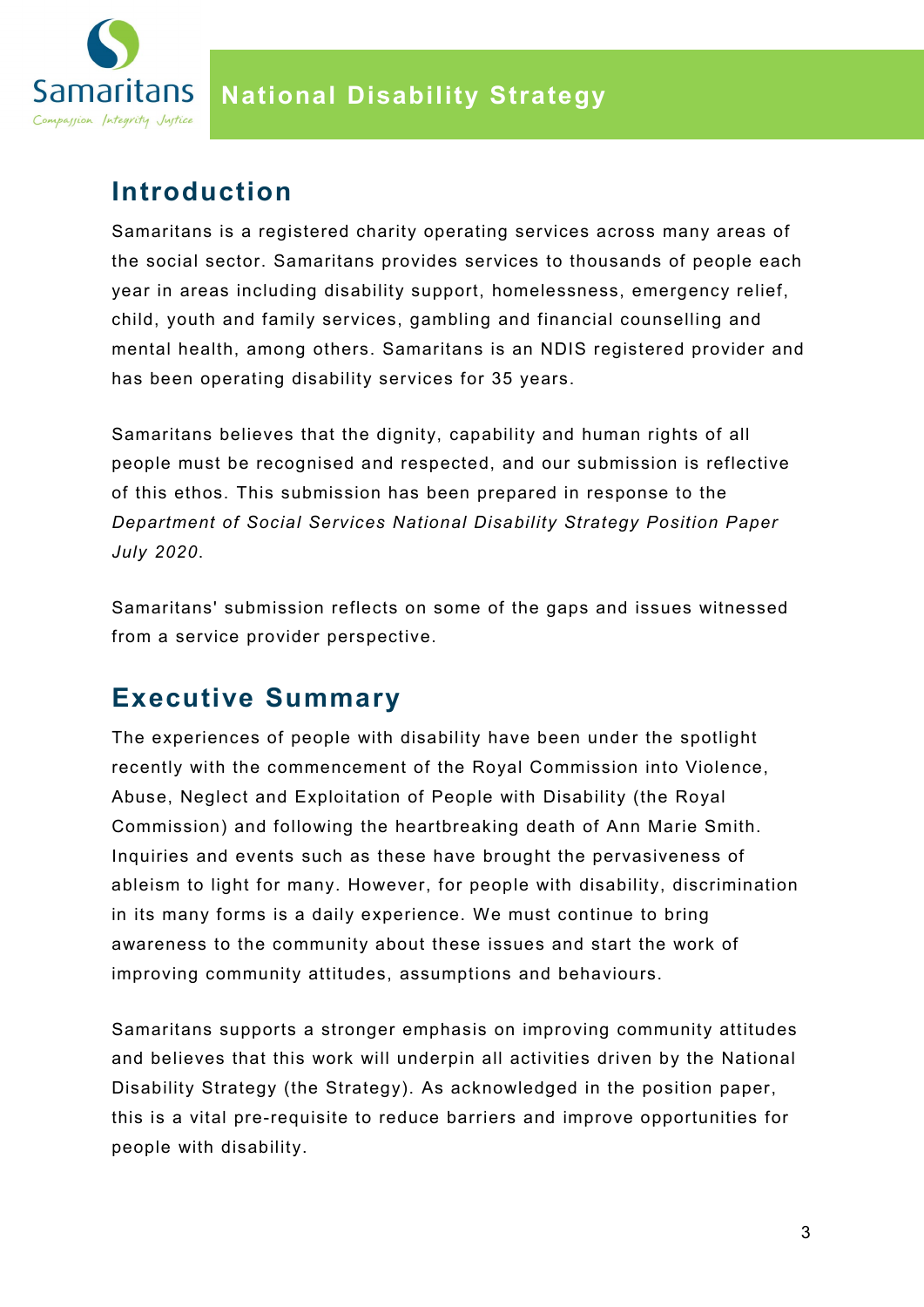

### <span id="page-3-0"></span>**Response to the position paper**

#### <span id="page-3-1"></span>**Roles and responsibilities**

While each sector and business will have a distinct role in improving outcomes for people with disability, there are fundamental philosophies that form the groundwork for all entities and individuals. Overcoming deeply ingrained cultural norms will take time, however improving awareness and offering tools and supports for businesses and institutions such as education and health care will go some way to starting the process.

As a national framework, the Strategy will be a primary driver of changes across sectors and locations. When representing the roles and responsibilities of the government and non-government sectors, the Strategy should consider ways to improve collaboration and accountability, and support services, businesses, and government departments to achieve outcomes. This work should be based on human rights principles, enabling people to understand the human rights implications of their work and recognise the inherent human rights of all people equally.

Providing distinct responsibilities is essential to reduce duplication, improve accountability and create clarity for the relevant workforces. However, it is also important for there to be streamlined referral pathways which offer a 'no wrong door' approach, so people are not bounced from one service to another without ever getting assistance. The Strategy may play a role in improving service collaboration and clarifying referral pathways.

The Strategy must also consider how it includes people with disability who do not qualify for the NDIS. All elements of the proposed Strategy should be tested to ensure they do not inadvertently exclude those people.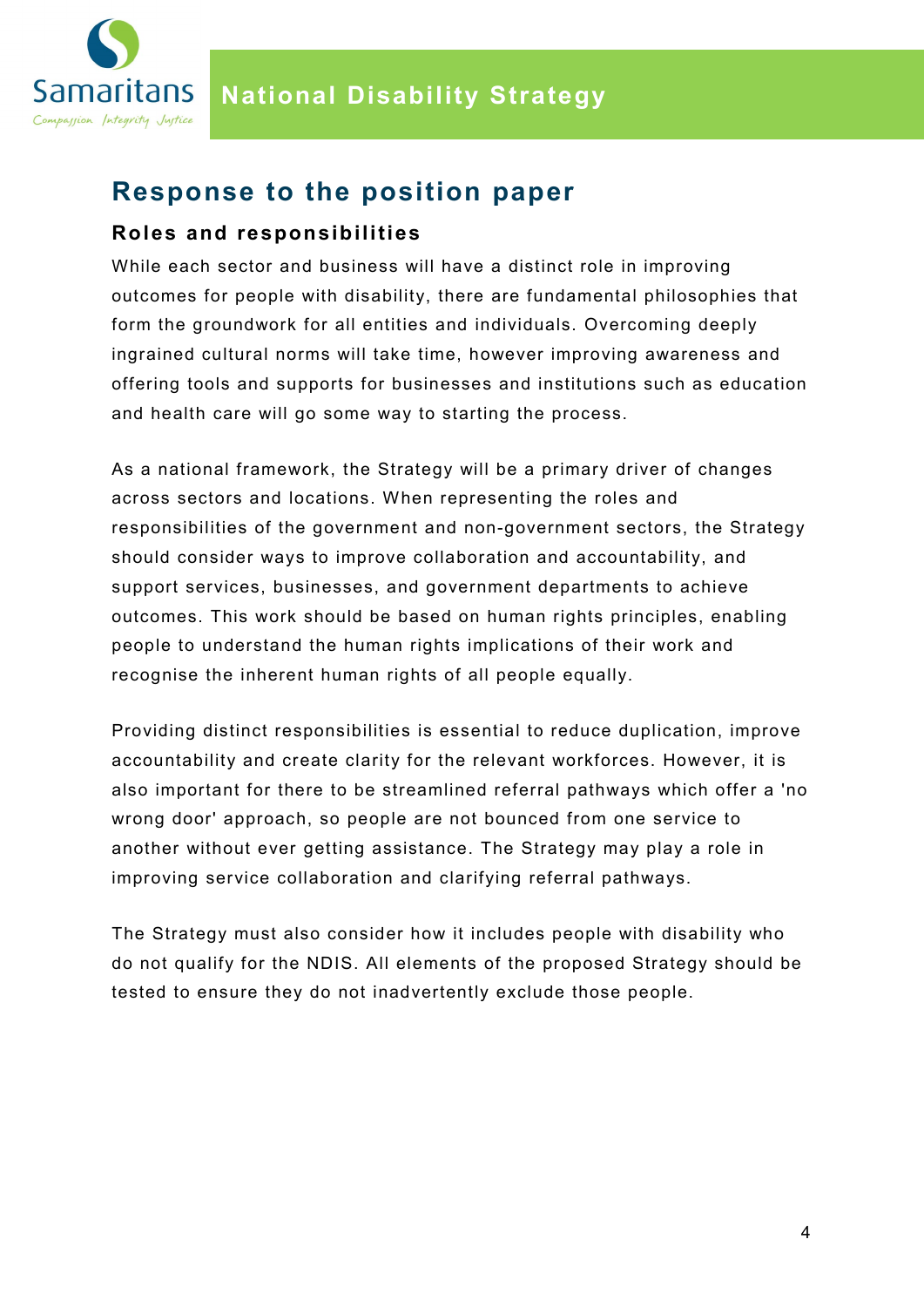

#### <span id="page-4-0"></span>**Public progress reporting and accountability**

As one area for further exploration, the Strategy may consider the merits of introducing targets for government and non-government sectors. This might include the development and implementation of targets for:

- Enrolment and educational outcomes,
- Employment and representation, including roles on boards and committees,
- The utilisation of disability enterprises (as part of purchasing strategies for example),
- Modifications to curriculums and learning outcomes for particular workforces such as medical professionals and teachers, to ensure that professional training includes disability education and awareness.

Reporting on targets and progress against key initiatives and Targeted Action Plans should occur at least yearly and be easily accessible by the public in a variety of formats. There should be mechanisms in place to report on outcomes as well as outputs.

Some examples of reporting styles may include:

- Explanatory videos,

-

- Dashboard style reporting (like the Productivity Commission Performance Dashboard<sup>[1](#page-4-1)</sup>),
- Easy read, accessible and printable downloads,
- Face to face forums and online webinars, presenting results and inviting questions and feedback.

The Strategy may consider the exploration of the merits of establishing an accountability and recognition system like those for gender equality under the Workplace Gender Equality Agency $^{\rm 2}$  $^{\rm 2}$  $^{\rm 2}$ .

<span id="page-4-2"></span><span id="page-4-1"></span><sup>1</sup> Productivity Commission, *Performance Reporting Dashboard*, viewed 23 September 2020,<https://performancedashboard.d61.io/aus> <sup>2</sup> Workplace Gender Equality Agency, viewed 23 September 2020, <https://www.wgea.gov.au/>